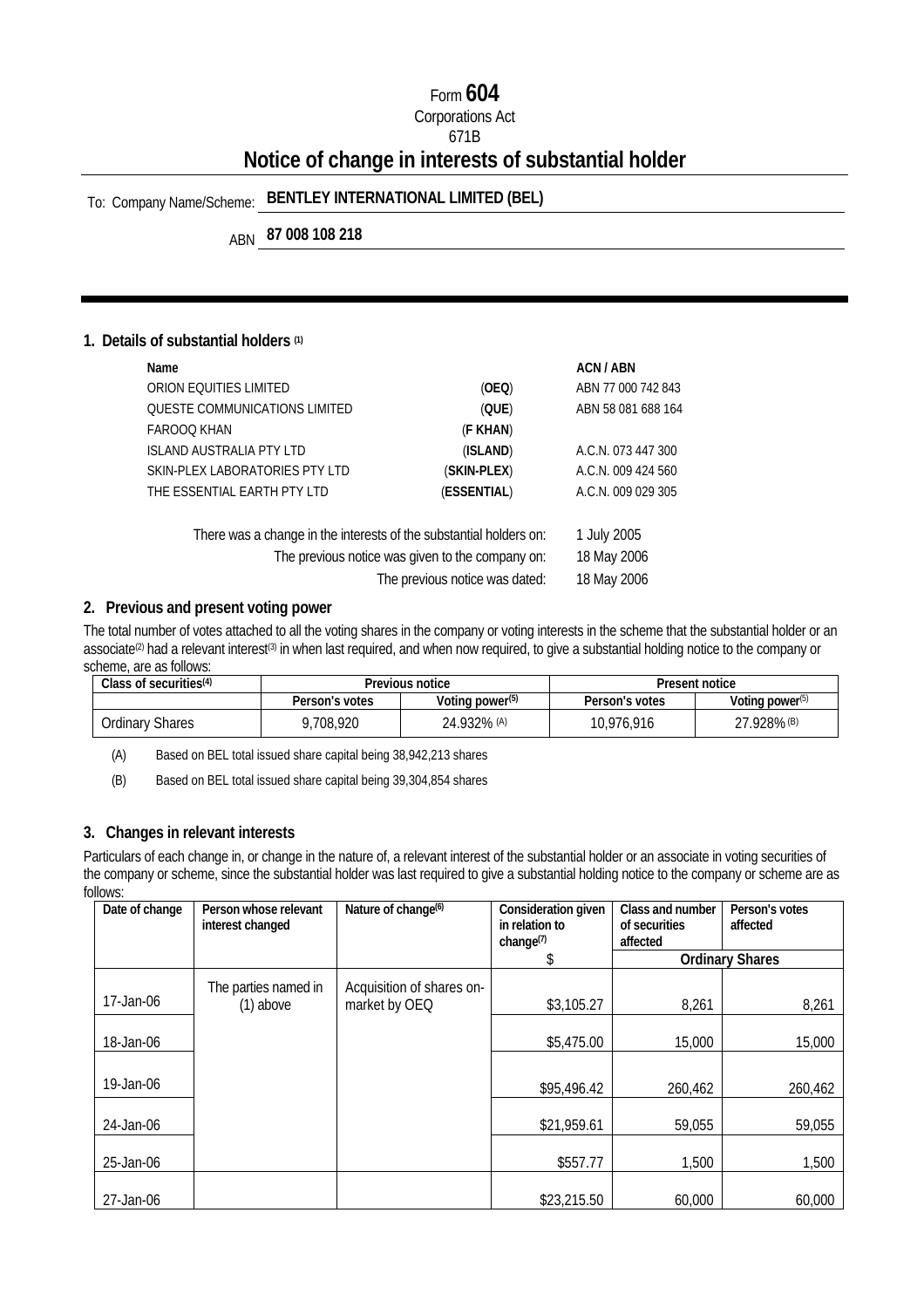| continued      |                       |                                 |                     |                  |                |  |
|----------------|-----------------------|---------------------------------|---------------------|------------------|----------------|--|
| Date of change | Person whose relevant | Nature of change <sup>(6)</sup> | Consideration given | Class and number | Person's votes |  |
|                | interest changed      |                                 | in relation to      | of securities    | affected       |  |
|                |                       |                                 | change $(7)$        | affected         |                |  |
|                | The parties named in  | Issue to OEQ under BEL          |                     |                  |                |  |
|                | $(1)$ above           | Dividend Reinvestment           |                     |                  |                |  |
| 26-Apr-06      |                       |                                 |                     |                  |                |  |
|                |                       | Plan                            | \$101,131.98        | 255,383          | 255,383        |  |
|                | The parties named in  | Acquisition of shares on-       |                     |                  |                |  |
| 15-May-06      | $(1)$ above           | market by OEQ                   | \$59,673.76         | 140,000          | 140,000        |  |
|                |                       |                                 |                     |                  |                |  |
| 16-May-06      |                       |                                 | \$28,426.96         | 66,532           | 66,532         |  |
|                |                       |                                 |                     |                  |                |  |
|                |                       |                                 | \$77,433.03         | 176,803          | 176,803        |  |
| 17-May-06      |                       |                                 |                     |                  |                |  |
|                |                       |                                 |                     |                  |                |  |
| 18-May-06      |                       |                                 | \$39,099.93         | 83,012           | 83,012         |  |
|                |                       |                                 |                     |                  |                |  |
| 19-May-06      |                       |                                 | \$64,596.86         | 141,988          | 141,988        |  |

#### **4. Present relevant interests**

Particulars of each relevant interest of the substantial holder in voting securities after the change are as follows:

| Holder of relevant interest | Nature of relevant interest <sup>(7)</sup>                                                                                                                                    | Class and number<br>of securities |  |
|-----------------------------|-------------------------------------------------------------------------------------------------------------------------------------------------------------------------------|-----------------------------------|--|
|                             |                                                                                                                                                                               | <b>Ordinary Shares</b>            |  |
| <b>OEQ</b>                  | Legal and beneficial holder of shares acquired on market on ASX                                                                                                               |                                   |  |
| OUE                         | Taken under section 608(3)(b) of the Corporations Act to have a relevant<br>interest in securities in which OEQ has a relevant interest by reason of<br>having control of OEQ |                                   |  |
| F KHAN                      |                                                                                                                                                                               | 10,976,916                        |  |
| <b>ISLAND</b>               | Taken under section 608(3)(a) of the Corporations Act to have a relevant<br>interest in securities in which QUE has a relevant interest by reason of                          |                                   |  |
| SKIN-PLEX                   | having voting power above 20% in QUE                                                                                                                                          |                                   |  |
| <b>ESSENTIAL</b>            |                                                                                                                                                                               |                                   |  |

#### **5. Changes in association**

The persons who have become associates<sup>(2)</sup> of, ceased to be associates of, or have change the nature of their association<sup>(9)</sup> with, the substantial holder in relation to voting interests in the company or scheme are as follows:

| Name                                          | <b>ACN/ARSN</b><br>$\sqrt{2}$<br>applicable) :<br>u | re of association<br><b>Nature</b> |
|-----------------------------------------------|-----------------------------------------------------|------------------------------------|
| `ABL∟<br>NO <sup>-</sup><br><b>ADDI</b><br>nг |                                                     |                                    |